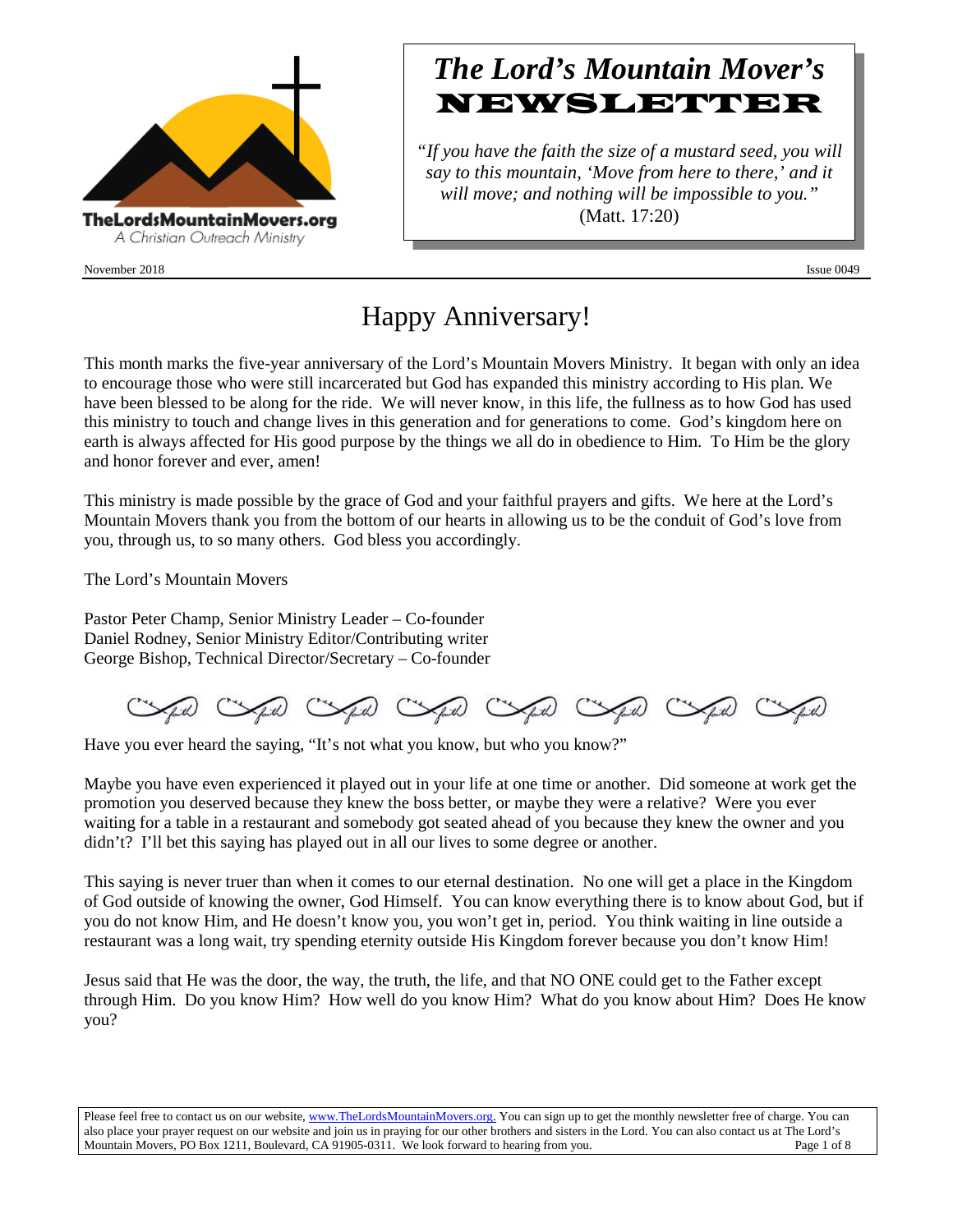One of the questions I hear most often from Christians, especially those in some level of crisis, is; "What is God doing, or why is He allowing this to happen?" The answer is always found in understanding the nature of God, and that information is found in His Holy Scriptures. If we would understand more of His nature, then we could avoid more pitfalls and experience more blessings. But most of all we would accept and trust God in any and all situations.

The Old Testament is full of great stories that teach us something about the nature of God. Gaining knowledge of His nature is essential to us as Christians. The Apostle Peter puts it like this, *" Grace and peace be multiplied to you in the knowledge of God and of Jesus our Lord; seeing that His divine power has granted to us everything pertaining to life and godliness, through the true knowledge of Him who called us by His own glory and excellence."* If we are to walk in His grace and peace, if we are to experience godliness and a regenerated life, then it will only come through an intimate knowledge of who God is. Sounds pretty important to me!

Over the next couple months, we will be looking into the nature of God. We will look at Biblical examples of how God reacted to individuals and the things they were doing. By doing this, we should be able to look at what is going on in our life and get the answers to, "What is God doing, or why is He allowing this to happen?" I hope that we will all grow and mature in the knowledge of God through this study.

In His service, Pastor Pete



# **THE WORD IN MOTION message**

#### **Why Lord, Why? (Part 1)**

I would like to take this opportunity to share a story from the Old Testament that will help shed some light on God's nature through His interaction with His people and especially through a certain Judean king by the name of Jehoshaphat. Our study will be coming out of 2 Chronicles, Chapters Seventeen through Twenty.

Jehoshaphat became king of Judah when he was 35 years old. His father, King Asa, like most of the other kings of Judah and Israel, were ungodly rulers who brought down God's anger upon themselves and those whom they ruled over. Jehoshaphat began his rule seeking to bring back order and defend his kingdom against their enemies, which sadly enough, even included the northern ten tribes of Israel. God responded to his effort in a positive way, as Scripture points out: "*The LORD was with Jehoshaphat because he followed the example of his father David's earlier days and did not seek the Baal's, but sought the God of his father, followed His commandments, and did not act as Israel did. So the LORD established the kingdom in his control, and all Judah brought tribute to Jehoshaphat, and he had great riches and honor. He took great pride in the ways of the LORD and again removed the high places and the Asherim from Judah."* (2 Chr. 17:3-6)

Jehoshaphat continued in a positive direction by sending out officials, Levites, and priests throughout Judah to teach the people the way of the Lord. Once again, God responded to what Jehoshaphat was doing. *"Now the dread of the LORD was on all the kingdoms of the lands which were around Judah, so that they did not make war against Jehoshaphat"* (2 Chr. 17:10). God's response was a fulfillment of His previous promise to all of Israel, if they would only obey Him. *"The LORD shall cause your enemies who rise up against you to be defeated before you; they will come out against you one way and will flee before you seven ways."* (Deut. 28:6-8)

Please feel free to contact us on our website, ww[w.TheLordsMountainMovers.o](http://www.thelordsmountainmovers.org/)rg. You can sign up to get the monthly newsletter free of charge. You can also place your prayer request on our website and join us in praying for our other brothers and sisters in the Lord. You can also contact us at The Lord's Mountain Movers, PO Box 1211, Boulevard, CA 91905-0311. We look forward to hearing from you. Page 2 of 8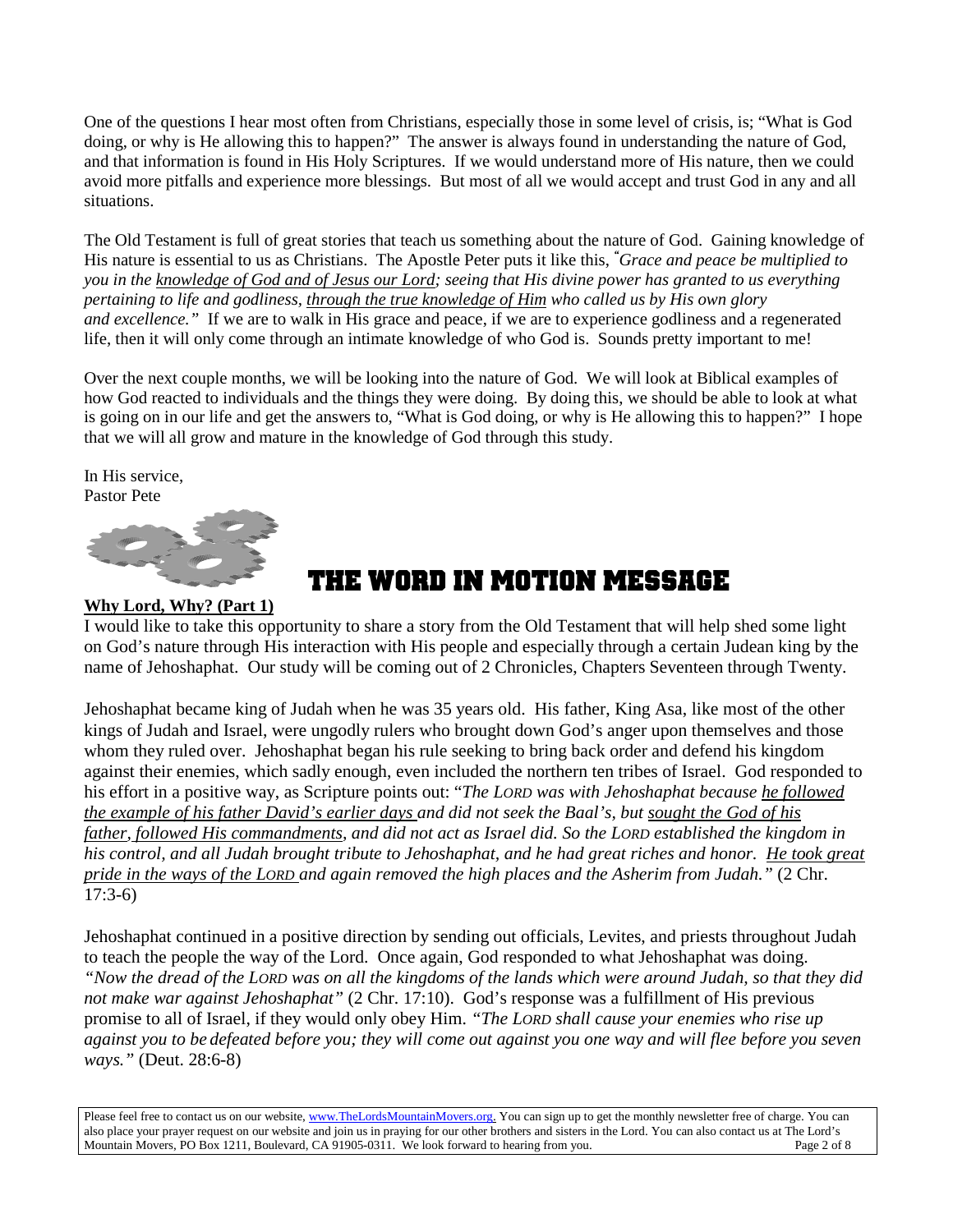So far, we have seen some very pleasant aspects to God's nature. We have seen Him establish, provide for and protect His obedient people. This is a character theme that runs throughout the Bible depicting the nature of God. In the Book of Ruth, we find God revealing himself in the same way. Ruth, a humble pagan widow, sought to glean in a field where she might find grace. God, responding to her character and earlier declaration of submission to the God of Israel, provided her with protection, provision and a purpose. (Ruth 2)

Now I know that some of you are thinking or saying to yourself, "Well I am not Jehoshaphat or Ruth, nor am I a king, or a Jew", or "This is now, and that was then", or even, "That was the Old Covenant, we are in a New Covenant." The problem with that type of thinking is that **who God is does not depend on who or what we are.** God's nature is eternal, and unchanging.

Because we serve an unchanging God, we can rightfully expect God to respond in the same way if we follow the examples we have looked at here. Are we committed to seeking after the God of the Bible? Are we submitting to His will and plan for our lives? Do we take great pride in the ways of the Lord? Are we sharing with others who God is and what He expects from us? These are all things that Jehoshaphat and Ruth did, and we see the response God had toward them and toward his enemies. I often wonder what my life would be like today if I had continually lived a life dedicated to the Lord. I am not saying a perfect sinless life, but one that was dominated by obedience. I think about how much was left undone in His kingdom due to my lack of concern or zeal over the years. Who was there to help fulfill God's plan when I fell short of His expectations for me? But then I have to snap out of contemplating the

"what if's" and get into the "here and now." I cannot change the past no matter how hard I try, but I can change today, I can make a positive difference in my life and the life of others if God is the focal point.

One of the things that Scripture says about King Jehoshaphat was, "*He took great pride in the ways of the LORD."* Great pride! In the Hebrew language it literally means, *"His heart was high."* What a great attitude from the very core of his being. That has to be what it means to have the true heart of a servant, a willing bond-servant. It doesn't sound like his relationship or service to God was a burden, but a pleasure that fed the need of his heart. I know I have had moments like that, and you may have also. What would it be like to live a life like that? Could our hearts actually experience a spiritual high that as we looked back was really a plateau in our life that went on and on?

We will never know if we don't try.

My prayer is that we will seek the heart of God through a heart like that of King Jehoshaphat. What do we have to lose? Nothing! What do we have to gain? EVERYTHING!

May our Heavenly Father stir you up in your faith and inspire you to good works in His name. May He continue to reveal Himself to you as you seek to know Him better. May you learn to trust Him for everything you need for today and tomorrow. May you realize your potential through His provision. God bless you all. Amen.

God bless you all *Pastor Pete*

Please feel free to contact us on our website, ww[w.TheLordsMountainMovers.o](http://www.thelordsmountainmovers.org/)rg. You can sign up to get the monthly newsletter free of charge. You can also place your prayer request on our website and join us in praying for our other brothers and sisters in the Lord. You can also contact us at The Lord's Mountain Movers, PO Box 1211, Boulevard, CA 91905-0311. We look forward to hearing from you. Page 3 of 8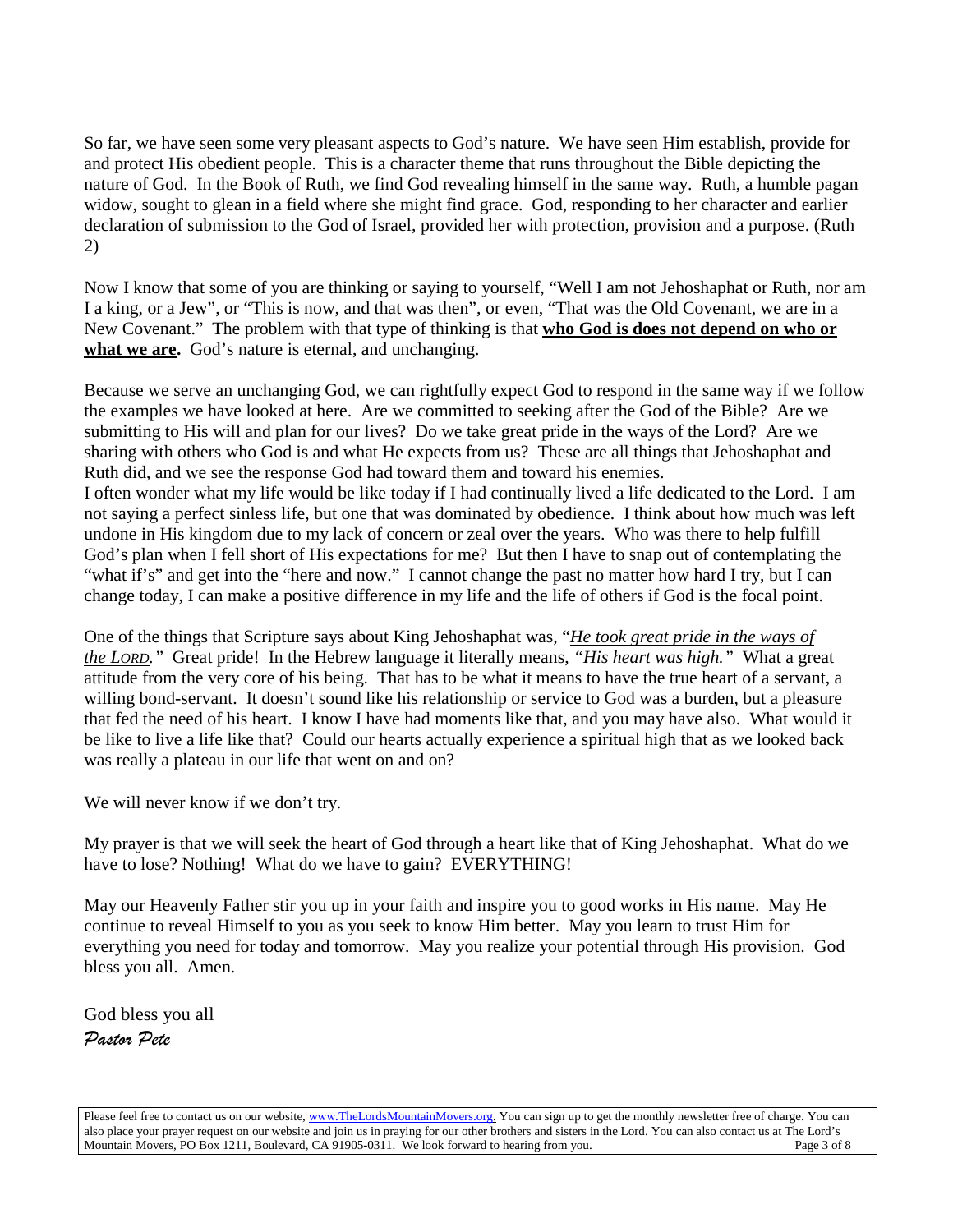## **BE A BARNABAS** (Acts 4:36)

Years ago, I would go with some friends to minister to the homeless. We would cook up food in our homes and then drive a couple hours to down town Los Angeles to feed the people living on the streets. Our hope was to get a moment to share the Gospel with someone and help them get off the streets.

A few months of doing this and the ministry was growing with more and more volunteers. One brother, who was renting a room in my house told me he was going to be moving out soon. He explained that he had to move to where the church was planting a new church. His conviction was he needed to be close to the people he wanted to minister to. He was willing to stay but knew he had been called to go.

There are many different ways we can share the Gospel with others. You can buy a bull horn and stand on the corners calling all to repentance, but I don't know how effective that will be. Christ did it best, He picked 12 and dedicated his life to them. I believe to share the Gospel is to live it within your day to day lives with people. To show love enough to the point that they ask why you are so good to them. Then you have earned a right to point them to the One who taught you to be that way. Love is patient, and if we are patiently bringing people into the Kingdom for God, doing it the way He showed us, then He will tell us "Well done my good and faithful servant!"

Too many people have been beaten over the head with the Bible. Nobody has time for anything anymore, but if we have the right mindset, then we too can take advantage of all the situations God has placed us in to help redeem His people from the kingdom of darkness. Let's share His word by being doers of it and let us do it for His glory! Amen.

## *Brother Daniel Rodney*

## **How would you like to bless and encourage someone?**

We would love to receive your testimony of how God has impacted your life in the past or present. God does things in our lives not only to bless us, but to be an inspiration to others who may be facing some of the same circumstances you have. Please keep your testimony to one page or less. We look forward to seeing and sharing God working in your life. If you send something you need to have back, we will be glad to return it to you, just let us know.

Please feel free to contact us on our website, ww[w.TheLordsMountainMovers.o](http://www.thelordsmountainmovers.org/)rg. You can sign up to get the monthly newsletter free of charge. You can also place your prayer request on our website and join us in praying for our other brothers and sisters in the Lord. You can also contact us at The Lord's Mountain Movers, PO Box 1211, Boulevard, CA 91905-0311. We look forward to hearing from you.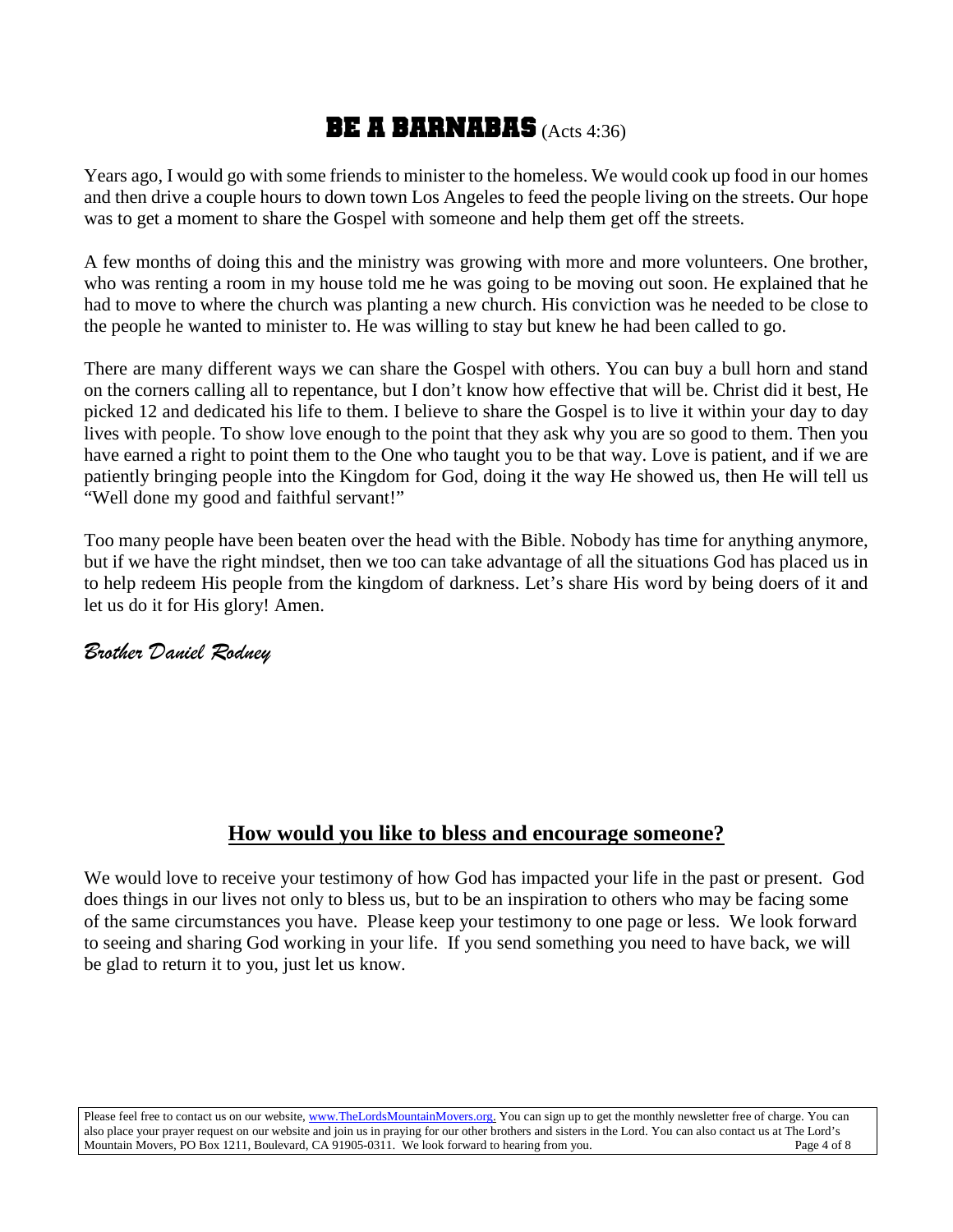

Greetings to all our brothers and sisters in Christ who receive our newsletter through the mail. We are currently posting and maintaining all prayers requested on the Internet so your brothers and sisters all over the world can continue to pray for your petitions and praise God for the ones He has already answered.

What a privilege we have, to go before the throne of God with our requests and the requests of others. Let us keep praying and seeking His will for our lives and the lives of others. If you have a prayer request you would like added to next month's newsletter and/or posted on the ministry website, please fill out the form below and mail it to us. Previous prayer requests are still there on the website for people to read. We are wondering if your prayer has been answered yet? Send us your praise reports! We want to know and share it with everyone else who reads the newsletter, so keep us updated. We look forward to hearing from you and standing in the gap as a prayer warrior.

**Please note:** We ask that you keep your prayer requests short and to the point using the prayer request form. We cannot print many pages of hand written requests, bible tracks, lengthy stories and Bible scripture.

### **October - November 2018 Prayer List**

To my dearest brothers and sisters in Christ. I have a very special prayer request for all of you. Mary Sauer who has been leading the ACTS Foundation has a prayer request for herself that I want to share with you. Mary has been given a heart towards those who are in prison. She and the ACTS Foundation have sent thousands of beautiful bibles to inmates in California. I received one of these bibles over 13 years ago and that gift has blessed so many others since then. Please join me in lifting her up before the healing and loving hands of our Lord Jesus Christ. Thank and God bless you all.

Mary's Prayer request - Dear Brothers in Jesus: A very short note to let you know that into every life a little rain must fall and sometimes "a bump in the road". The "bump in the road" is actually a bump on the back of my head as on Friday evening 10/19, I was standing at my kitchen counter and suddenly heard a loud noise in my head and a funny feeling in my chest (not my heart though) and I fainted. When I woke up, I realized that I was on the floor having a little difficulty breathing and cried out "please God help me". As I sat up, I also realized that I was in trouble as the blood was running down the side of my face and when I looked back on the floor there was a puddle of blood. I managed to get up and call 911 and the medics were there within 10 minutes. I spent a couple of hours in E.R. and then they kept me at the hospital Friday night, Saturday and released me on Sunday afternoon. Praise the Lord as I had no confusion at all and answered all their many questions correctly, and the only lingering effects are headaches and pressure in my head that comes and goes. I am having an MRI tomorrow evening (11/2) and after that I must wear a monitor for two weeks. My cardiologist doesn't

Please feel free to contact us on our website, ww[w.TheLordsMountainMovers.o](http://www.thelordsmountainmovers.org/)rg. You can sign up to get the monthly newsletter free of charge. You can also place your prayer request on our website and join us in praying for our other brothers and sisters in the Lord. You can also contact us at The Lord's Mountain Movers, PO Box 1211, Boulevard, CA 91905-0311. We look forward to hearing from you. Page 5 of 8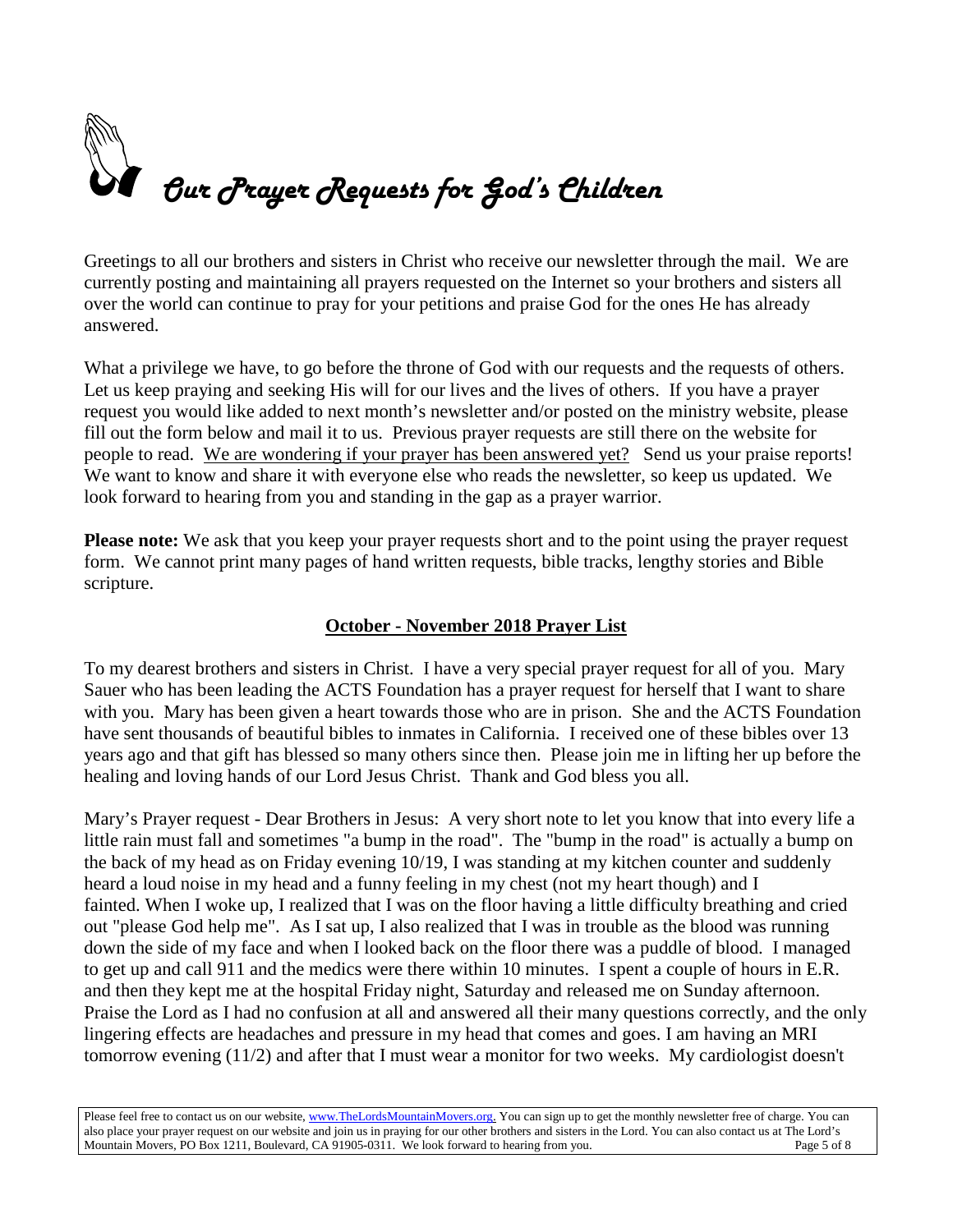think it was my heart thus the MRI plus seeing a neurologist. The greatest blow to my pride is that I am using a walker at home just in case it happens again - remember the saying that "pride goes before a fall" so I must swallow my pride and use the walker: also, I am not supposed to drive until they know why I fainted. I am reminded of the song "I don't know about the future, but I know who holds the future". Remember the saying that Bill and I used all the time "For this I have Jesus".

 The main reason for this letter is to ask for your prayers that God will heal my head quickly because it is my understanding that trauma to the head can take a long time to heal and if I don't write as often as I want to, you will understand why. Maybe this is a wakeup call from God that I need to prioritize my time with more in-depth Bible reading and prayer. I don't always have to write a lengthy letter but just a card to let each one of you how much I love you and call it a privilege to have you in my life as brothers. Your letters keep me on my toes and remind me how much God loves each of us. What a privilege to share the Love of God with each other in envelopes. God's love in an envelope!

In His love and mine as always – Mary

| Michael S. I ask for prayer of my Faith, my Marriage. Prayer over my walk with Christ, I have any<br>obstacles or struggles released. To lean not on my own understanding but on God's<br>understanding. For God to accept my marriage as I surrender it to Him. To reveal any<br>darkness in it. I would like prayer for this ministry, may God continue using you and<br>blessing you, In Jesus Christs name, AMEN! Love to all my brothers and sisters. |
|------------------------------------------------------------------------------------------------------------------------------------------------------------------------------------------------------------------------------------------------------------------------------------------------------------------------------------------------------------------------------------------------------------------------------------------------------------|
| Peter CPraise report that he has received an all clear, no stomach cancer.                                                                                                                                                                                                                                                                                                                                                                                 |
| Sue CWas in a car accident. We pray for her to mend completely and quickly.                                                                                                                                                                                                                                                                                                                                                                                |
| Anthony M.  Pray for his recovery for significant heart issues, surgeries and procedures. Also pray for<br>his family and wife who are also stressing over his condition.                                                                                                                                                                                                                                                                                  |
| Dale C Praying he resists the negative spirits attacking him and gets back on his medications and<br>assuming his responsibilities again.                                                                                                                                                                                                                                                                                                                  |
| Dale C. Praying that he keeps uplifted in his faith in Jesus Christ as his spirit is attacked with<br>Family and employment issues.                                                                                                                                                                                                                                                                                                                        |
| Daniel R  Praying that he realizes his blessings as he assumes more responsibility at work and with<br>his parents as they move. Keeping a humble heart and praising Jesus in all our<br>challenges.                                                                                                                                                                                                                                                       |
| Rosalind K.  Pray that the Lord will heal my spleen.                                                                                                                                                                                                                                                                                                                                                                                                       |
| Joanne RWe pray for a successful back surgery and speedy recovery.                                                                                                                                                                                                                                                                                                                                                                                         |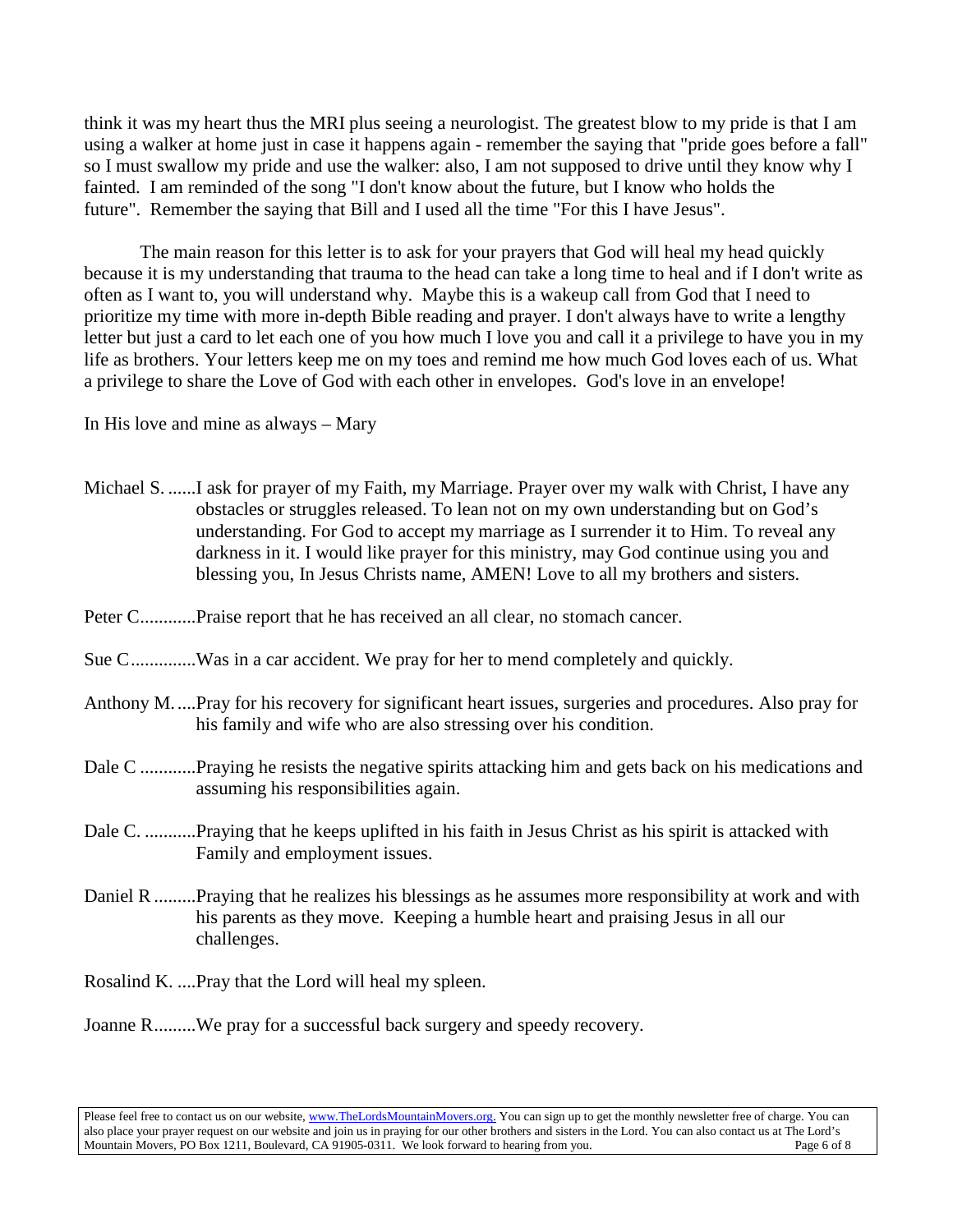- Donald A........Pray for Chaplain Helerbent for "G" Yard to get off of lockdown and have a revival and Chapel services again.
- Juan S.............Prayer for myself, my Wife Luz R. cleaning, protection, healing, reconciliation and ask to destroy all assignments of darkness against us. I pray that my wife to be liberated from all witch craft and I pray she comes back renewed / revived in the power of God, Son and Holy Spirit.
- Raymond W ...I request prayer for everyone on this prayer list. I pray that God will let me one day go home. I thank God for my life, even while in custody. In His Name
- Michael S .......I request prayer that God would reveal to me any hinderance in my walk and that He removes anything that He did not create in me. That I have a heart of humility and contrition. Prayers for my wife "Angela" that God anoint her from head to toe with the blood of Jesus. For our children and their faith. For the brothers and sisters of the world. That God protects them. That our faith be combined and together rebuke Satan. Love to my siblings in Christ in Jesus, Amen!
- Mar C .............Prayer for healing after a fall, broken ribs and collapsed lung. Pray for a fast recovery.
- Michael S .......I request prayer for my walk and to continue to grow in faith. Also, that my prison sentence be shortened, For my family and their safety. For my wife "Angela" stays in our marriage. That all non-believers become unmuted and unblinded by Satan so that they can become believers, that any strongholds that Satan has on me that God binds them and that He becomes my stronghold. Also, for your ministry that God allows it to prosper and he blesses every brother and sister involved. In Jesus name, Amen.
- Dave G ...........Prayer for continued safety. Continue prayer for deliverance through the appeal and to be reunified with my children. They are all grown now. Please pray for their salvation.
- Richard D.......Prayer as he goes through some medical issues, three family members have taken their own life. Pray for the surviving family's healing. Please keep him in pray as he transitions to a facility. Also, for Richard to be strong, kind and humble as he moves to a new living environment. Pray that Robert G. to find peace inside these concreate walls and electric fence, and for his Mom- Kids and Family.
- Yolanda .........."The Cable Lady" askes for prayer for her people and her situation. God knows what she needs as we reach out for her to be uplifted in the Lord.
- Robert G.........Prayer for the Griller, Solorio, Latner, Brown & Griffin Families that God Strengthen and comfort all of these families and draw those who don't know Him close unto Him. Asking for prayer for Richard D's., daughter's safety and that they be able to write him more. Also pray for Linda L. that God comforts her as she battles cancer and she stays surrounded by family & Christian family during this trying time.

Please feel free to contact us on our website, ww[w.TheLordsMountainMovers.o](http://www.thelordsmountainmovers.org/)rg. You can sign up to get the monthly newsletter free of charge. You can also place your prayer request on our website and join us in praying for our other brothers and sisters in the Lord. You can also contact us at The Lord's Mountain Movers, PO Box 1211, Boulevard, CA 91905-0311. We look forward to hearing from you.